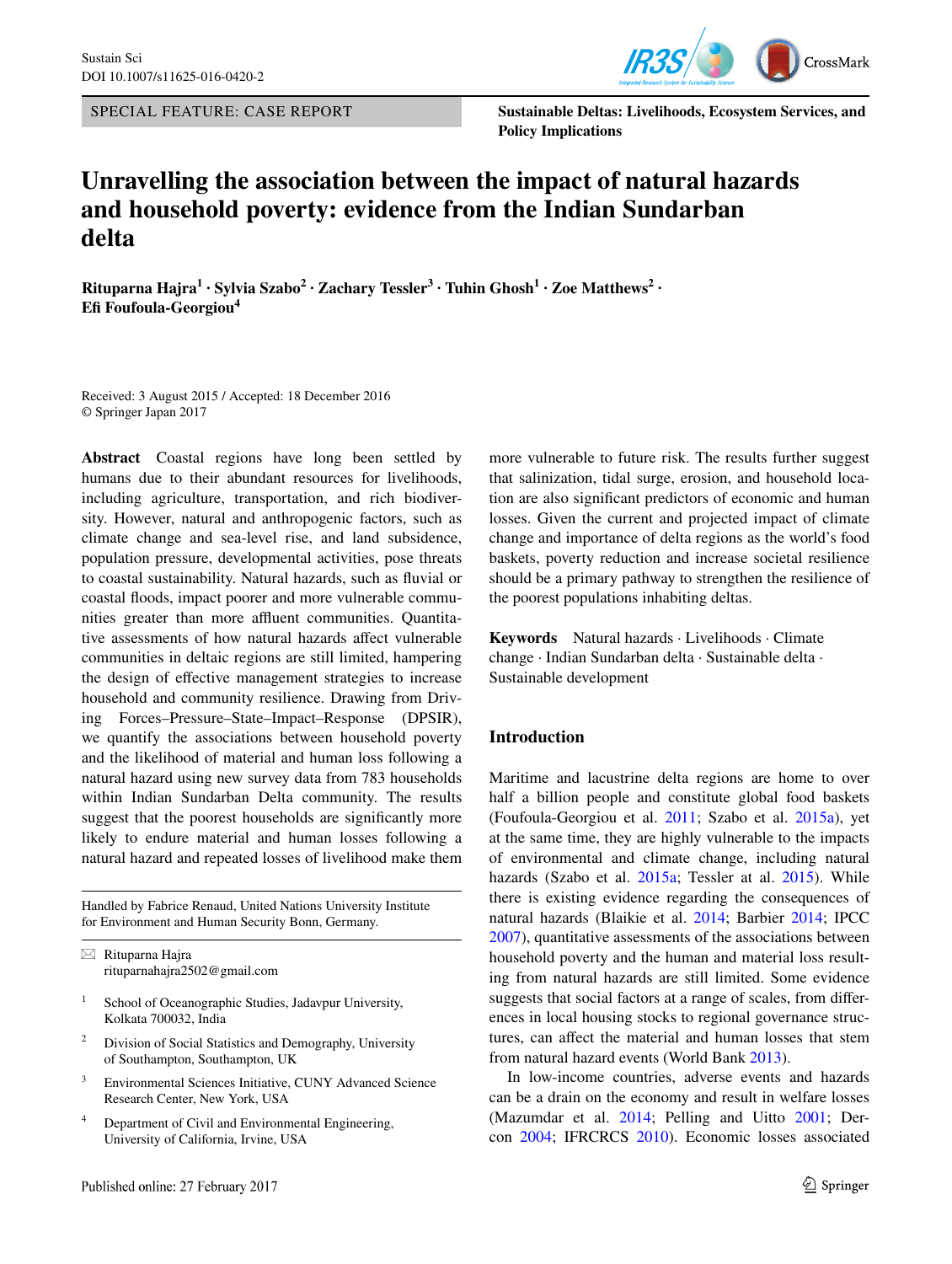with natural hazards were estimated at approximately US \$165 billion per year during the last 10 years (World Bank [2014b\)](#page-11-5), and natural hazards caused approximately US \$116 billion in financial losses in 2013 (Guha-Sapir et al. [2014\)](#page-10-6). In the US, economically poor people have been found to be more vulnerable to natural hazard events due to less preparedness and lower ability to recover from livelihood losses (Fothergill and Peek [2004](#page-10-7)). Poor households often have limited access to income, water, and sanitation. Furthermore, many poor live in inadequately constructed houses, which make them more sensitive to extreme weather conditions and other direct and indirect impacts of natural hazards (Lal et al. [2009](#page-10-8); Brouwer et al. [2007\)](#page-10-9).

The overall risk to societies or individuals from natural hazards reflects the combination of the probability of a hazardous event occurring and the magnitude of negative consequences as a result of that event (UNISDR [2007](#page-11-6)). Vulnerability describes the losses that manifest from the occurrence of a natural hazard. This depends on both potential exposure to hazards and societal resilience which is defined as the ability to resist, absorb, and recover from hazardous effects (UNISDR [2009\)](#page-11-7) with a specific focus on particular places or regions (Kasperson et al. [1995](#page-10-10); Cutter et al. [2000\)](#page-10-11). Socio-economic vulnerability is defined as the stress on livelihoods of individuals or collective groups as a result of the impacts of environmental changes (Adger [1999](#page-9-0)). Higher levels of vulnerability are correlated with higher levels of poverty, weaker social ties between people, and political and cultural seclusion (Chakraborty et al. [2005](#page-10-12)). Some communities absorb environmental shocks and recover more readily than others because of physical assets, social capital, and political access. Risks from natural hazards are distributed across all levels of economic development; however, wealthy countries have the capacity to reduce the risk of natural hazards through construction of improved infrastructure (e.g., Tessler et al. [2015](#page-11-1)). At the household level, both short and long-term impacts of natural hazards vary depending on the socio-economic status of the affected community, with the poorer strata of the society tending to carry the major share of the burden in all hazardous consequences (Mazumdar et al. [2014](#page-11-3)). Unexpected extreme natural events may exhaust household resources and lead to poverty traps (Carter et al. [2007](#page-10-13)). The World Bank [\(2000](#page-11-8)) reported that loss of assets can push poor households into chronic poverty traps as they do not have the necessary income to rebuild houses, replace assets, and cope with negative health outcomes.

Coastal areas are exposed to a variety of natural hazards, such as river flooding, tsunamis, hurricanes, and transmission of marine-related infectious diseases. Worldwide, 850 million people live within 100 km of tropical coastal ecosystems, with an estimated increase 1.4 billion coastal people by 2060 (Neumann et al. [2015](#page-11-9); IPCC [2014](#page-10-14)). An estimated 10 million people experience coastal flooding each year due to storm surges and typhoon landfalls (Mousavi et al. [2011\)](#page-11-10). Deltaic regions, such as the Indian Sundarban Delta (ISD), are also prone to the impacts of environmental change, such as soil salinization and riverbank erosion, which can lead to shifts in occupational patterns and greater food insecurity (Szabo et al. [2015a,](#page-11-0) [b](#page-11-11)). Around 2.3 million people of ISD were affected by cyclone Sidr in 2007 and cyclone Aila in 2009 (Hazra et al. [2014](#page-10-15)). The study islands are affected by coastal erosion and cyclonic surge, along with over population and over exploitation of resources.

The present study aims to assess the associations between household poverty and the likelihood of material and human loss following a natural hazard in the islands of the Indian Sundarban Delta (ISD). Previous research suggests that riverbank erosion associated with sea-level rise poses a serious threat to the existence of the islands of the ISD (Raha et al. [2012](#page-11-12); Hazra et al. [2010;](#page-10-16) Hazra [2003](#page-10-17)). Although earlier studies investigated the impacts of natural hazards on livelihoods in nearby coastal islands of Bangladesh Sundarban Delta and low-elevation deltas in other geographical setup (Hossain et al. [2012;](#page-10-18) Shamsuddoha and Chowdhury [2007;](#page-11-13) Fothergill and Peek [2004](#page-10-7); Lal et al. [2009](#page-10-8)), there is limited research examining the connections between vulnerability to natural hazards and poverty in the ISD. Our study aims to fill this gap by examining on how economic poverty affects losses from natural hazards at a household level in the ISD and offer a number of concrete policy recommendations to reduce vulnerability to natural hazards. We conducted our analysis following a conceptual framework based on the Driving Forces–Pressure–State–Impact–Response (DPSIR) concept (EEA [1999\)](#page-10-19). Primary data from household survey within ISD community, conducted in 2012–2013, are analysed using logistic and multinomial regression techniques.

## **Socio‑economic vulnerability and impacts of natural hazards in the Indian Sundarban delta**

The Indian Sundarban Delta (ISD) region extends from 21°30′N to 22°40′48″N latitude and from 88°1′48″E to 89°04′48″E longitude. The entire Indian Sundarban is bounded by the estuary of River Hooghly on the west to Ichamati–Raimangal in the east, the Bay of Bengal in south, and the Dampier Hodges line in the north (Das [2006](#page-10-20)). The area is a low, flat, alluvial plain covered with mangrove swamps and marshes, intersected by a large number of tidal rivers, estuaries, and creeks. The drainage network and dynamic flow patterns of tidal water, along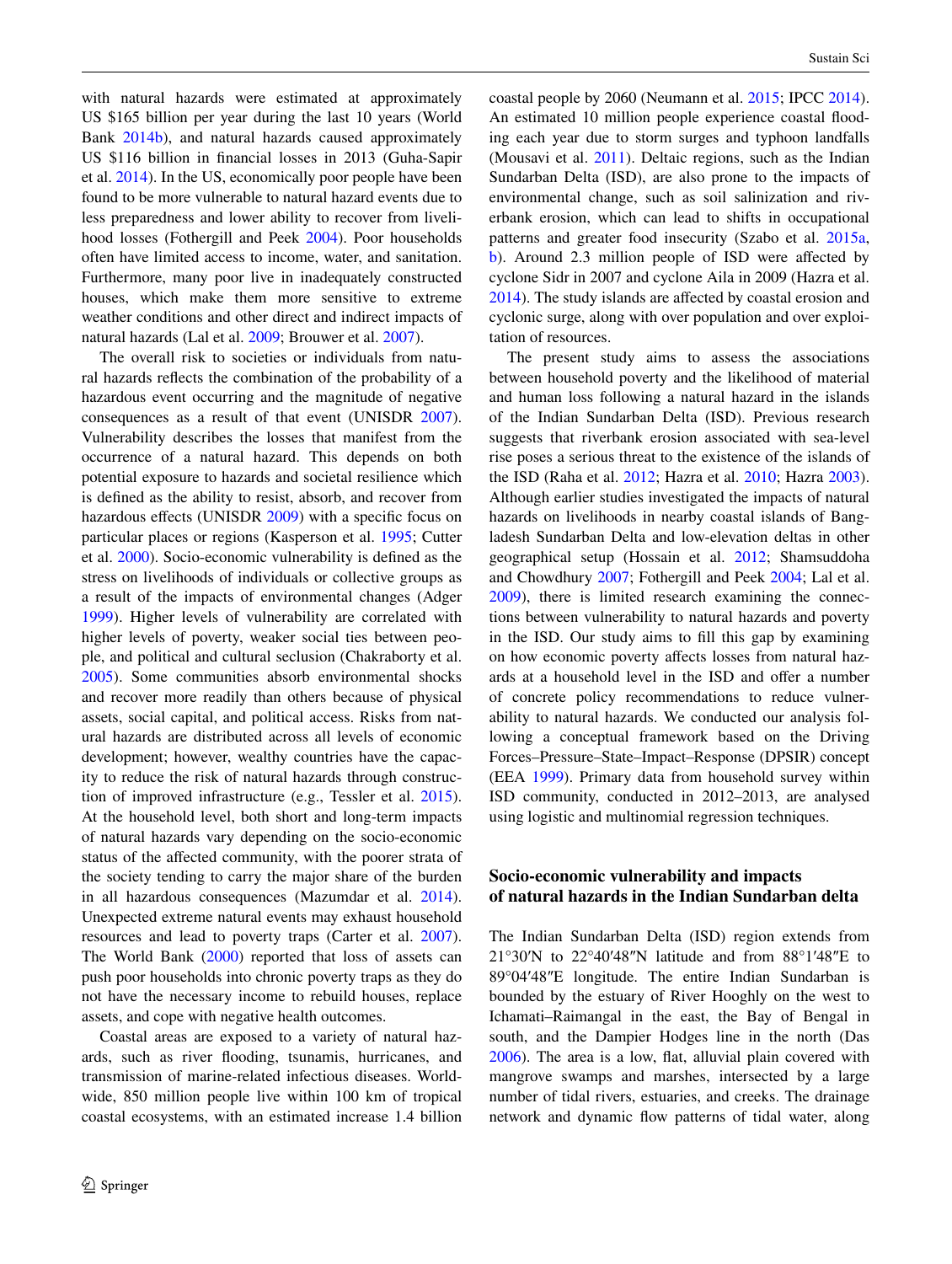with the erosion accretion of land, have built up a complex geomorphology in this area (Das [2006\)](#page-10-20). Both climatic and non-climatic events adversely affect the livelihoods of the people of the Indian Sundarban Delta (ISD). Land loss due to submergence and increases in soil salinity and land fragmentation all make life of the islanders of ISD difficult. The ISD remains one of the most under-developed places in India, with 34% of the 4.6 million people who inhabit the islands living below the poverty line (Hazra et al. [2014](#page-10-15)). About 89% of the total population of the region is dependent on mono crop (Aman paddy) cultivation (Hazra et al. [2002](#page-10-21)).

Climate change, induced sea-level rise, changing rainfall patterns, and changes in the frequency and intensity of extreme weather events have had significant impacts on the islanders of ISD (WWF [2010\)](#page-11-14). Cyclonic storm surges can damage embankments and lead to saline water intrusion into agricultural fields (Chand et al. [2012](#page-10-22); Hazra et al. [2014](#page-10-15)). As a consequence of Cyclone Aila in 2009, rice production was reduced to 32–40 quintal per 1.6 hectares from 64 to 80 quintal per 1.6 hectares produced before the event (Debnath [2013\)](#page-10-23). The worst affected was the economically poorer section, with an economic loss of US \$2253.12 million, with around 200,000 poor houses damaged by the event (Hazra et al. [2014](#page-10-15)).

#### **Conceptual framework**

The conceptual framework in this study is based on the Driving Forces–Pressure–State–Impact–Response (DPSIR) approach. The DPSIR framework helps illustrate a key relationship between households' socio-economic vulnerability and the likelihood of loss following an extreme event or natural hazard. Natural hazards put a disproportionate amount pressure on the state of poor households, resulting in livelihood loss and material poverty. The resulting impact leads to policy formulation in response. In the late 1990s, the DPSIR framework emerged from the previous Pressure–State–Response (PSR) framework established by the Organization for Economic Cooperation and Development (OECD) [\(1993,](#page-11-15) [1998\)](#page-11-16). The PSR framework considered only anthropogenic impacts on the environment, putting natural variability aside (Carr et al. [2007\)](#page-10-24). To overcome this problem, the UN Commission on Sustainable Development (UNCSD [1997\)](#page-11-17) attempted to formulate a new Driving Forces–State–Response (DSR) framework, which includes not only the social, political, economic, and demographic pressures in the PSR model, but also pressures that result from the natural system. While the former PSR model only focused on the anthropogenic pressure and response, the DPSIR model is more comprehensive and incorporates natural driving forces (Bowen and Riley [2003;](#page-10-25) Poveda and Lipsett [2011\)](#page-11-18). Environmental management studies often adopt a DPSIR-based model to analyse factors behind the problem being addressed for specific policy options (Jorge et al. [2002](#page-10-26)).

The suggested conceptual framework (Fig. [1](#page-2-0)) draws from the DPSIR framework, specifically focusing on deltaic environments. Natural hazards influence the economic state of a society in terms of livelihood losses. Thus, these hazards are creating pressure on the poorer community. Based on the impacts generated by these hazards, sustainable development policies are then needed to help respond to, mitigate, and perhaps even prevent such impacts.

<span id="page-2-0"></span>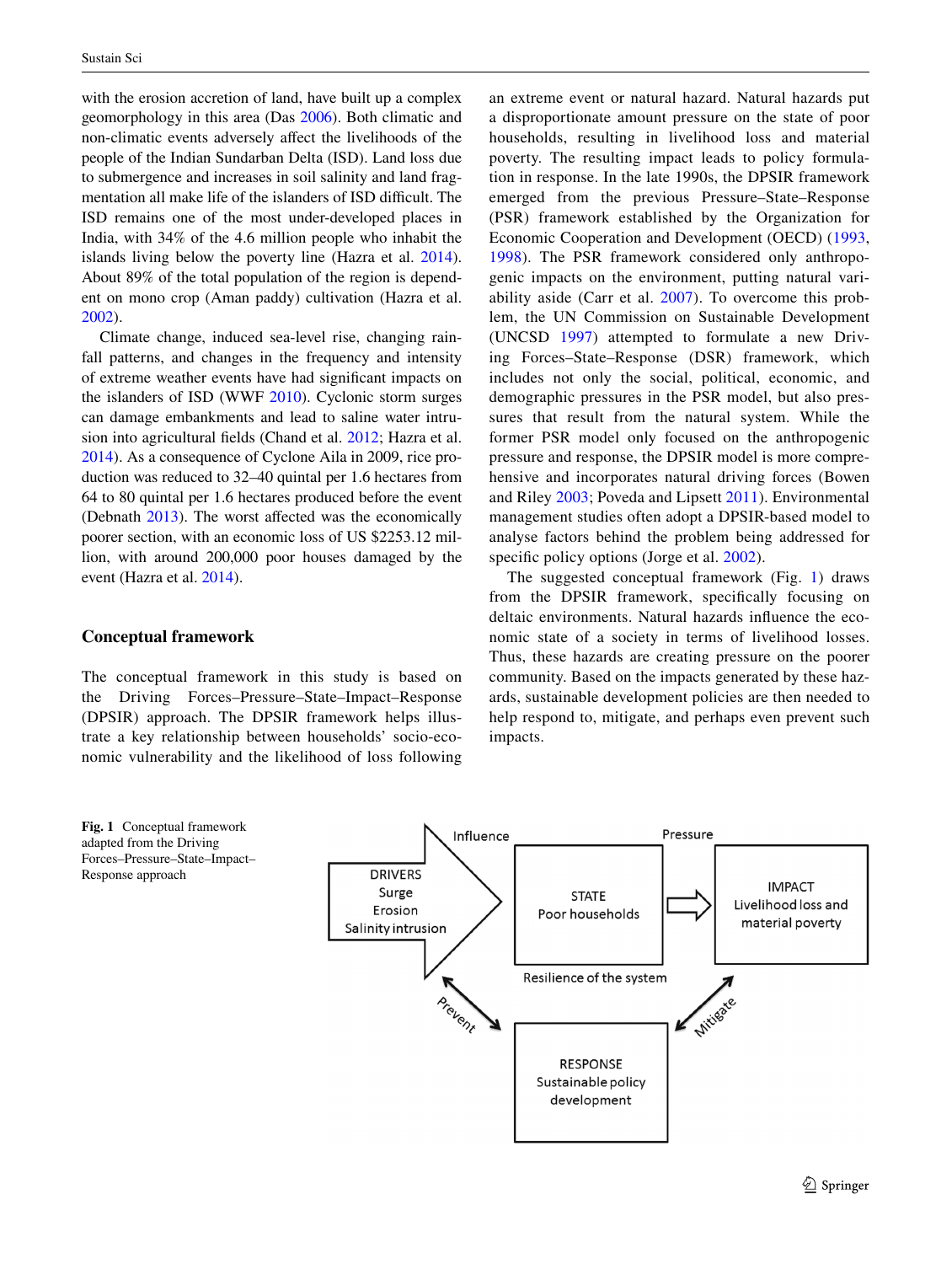### **Analytical approaches**

#### **Study area**

The study area encompasses three islands (Sagar, Ghoramara, and Mousani), all located on the western fringe of the ISD. Sagar Island (Fig. [2\)](#page-3-0), the largest in ISD, is situated at the estuary of the river Hooghly on the southwest of the ISD. Administratively, Sagar Island is classified as a "Block", a collection of mouzas or villages, and is the most populous ISD island with a population of approximately 200,000 people (Census, 2011). It is bounded by the Hooghly River to the north and west, the Muriganga River to the east, and the Bay of Bengal to the south. Overall, there are 42 villages on Sagar Island.

The Ganga–Bramhaputra–Meghna river system carries sediment load comprised of sand, silt, and clay, and drains through an alluvial plain on its course to the Bay of Bengal, while at the mouth, tidal forces obstruct sediment delivery to the sea, resulting in sediment back-load and deposition along the course, thus helping island formation (Das [2006\)](#page-10-20). The drainage network and dynamic flow pattern of the tidal water, along with erosion and land accretion, make the geomorphological setup of the area very complex. The study area is characterised by a flat alluvial plain with a ground elevation varying from

2.10 to 2.75 m above mean sea level (Purkait [2009](#page-11-19)). Sagar Island enjoys better infrastructural facilities than other two study islands, including an improved road network, flood shelters, and a rural hospital (HDR [2009\)](#page-10-27).

Ghoramara Island, located to the north of Sagar Island, has experienced a high rate of erosion since the 1970s, which has led to massive out-migration of inhabitants to other parts of Sundarban, including Sagar. This island is located within the Hooghly estuary in the western part of ISD. Ghoramara Island covers an area of 4.8 km² (Jana et al. [2012](#page-10-28)) with total population of approximately 5000. Several villages on the island, including Khasimara Char, Lakshmi Narayanpur, Khasimara, and Baishnabpara, have already been submerged (Jana et al. [2012](#page-10-28); Ghosh et al. [2003](#page-10-29)). The shoreline changes observed in Ghoramara Island are largely the result of the estuarine hydrodynamics influenced both by natural processes and anthropogenic activities (Ghosh and Sengupta [1997\)](#page-10-30).

Finally, Mousani Island covers  $24 \text{ km}^2$ , and, according to 2011 census figures, is home to about 22,000 people. This island is encircled by the Muriganga/ Bartala River to the west and northwest, Pitt's Creek/ Chenayer River to the east, and the Bay of Bengal to the south (WWF [2010\)](#page-11-14). Mousani Island is a single Gram Panchayat (GP) unit, with four mouzas, under Namkhana CD Block.

<span id="page-3-0"></span>

School of Oceanographic Studies, Jadavpur University)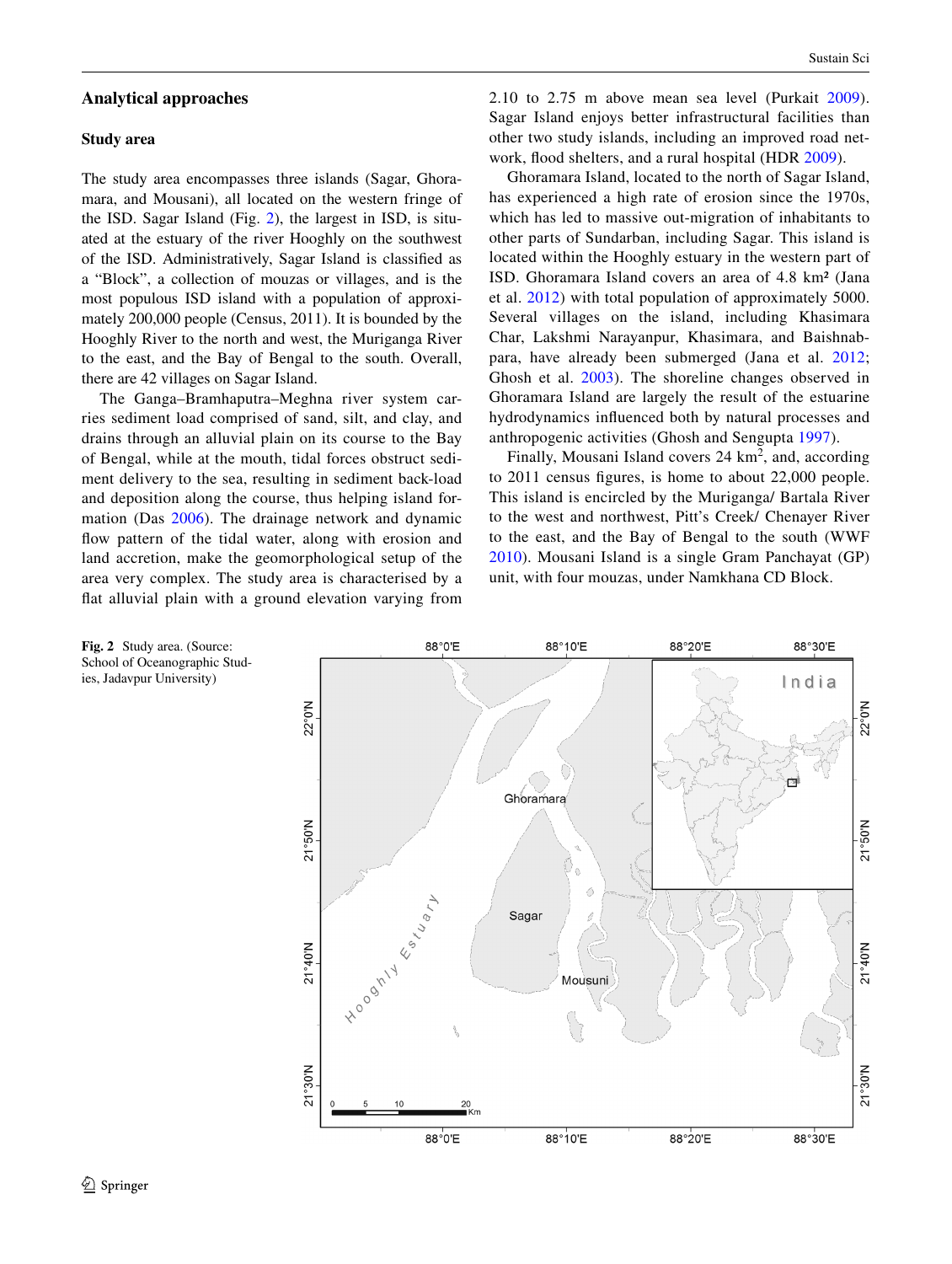## **Data and methods**

## *Data sources*

This paper uses data from household surveys conducted for the purpose of this study through direct interviews with households within the study area of the Indian Sundarban Delta. To assess actual socio-economic conditions of the area, a thorough household-level socio-economic survey was conducted in the sampled villages of the study area during 2012 to 2013. A two-stage cluster random sampling was used for this study. In the first stage, mouzas were chosen randomly from all three islands; in the second stage, households within these areas were selected randomly for the survey. The survey was carried out through direct interviews in 52% of the inhabited mouzas of Sagar Block, including Ghoramara (22 mouzas out of 42) and 100% of the inhabited mouzas (four mouzas) of Mousani Gram Panchayat of Namkhana Block. One-to-one direct interviews were conducted between May 2012 and October 2013 with members of 783 households from 27 villages of the study area, consisting of a total number of surveyed populations of 4500. Almost 59% of mouzas were included to provide the required precision of the survey, but the number of households per mouza remained limited. The final questionnaire consisted of questions about household and individual level characteristics, such as age, sex, educational qualification, occupation, land use information, and other livelihood details. Other questions were asked concerning the impact of hazards and protection measures, including the major hazard type, type of losses from hazards, and use of flood shelter during extreme condition.

# *Key variables*

The outcome variable used for the analysis is the binary variable measuring whether or not a household suffered a loss as a result of a natural hazard event. In our sample, 23% of all households reported a loss (Table [1](#page-4-0)). A loss may involve material goods, such as home, land, crops, livestock, or loss of life. 3.3% of all interviewed households reported more than one type of loss. Economic poverty has been estimated by the loss of agricultural land, property, and livelihood. A livelihood includes the capabilities, assets (including both material and social resources), and activities required for a means of living (Chambers and Conway [1992](#page-10-31)). A sustainable livelihood hence could adapt and recover from stress and shocks while maintaining or enhancing its capabilities in the future (Chambers and Conway [1992\)](#page-10-31). Key explanatory variables in the analysis

<span id="page-4-0"></span>**Table 1** Summary statistics, Indian Sundarban household survey, 2012–2013

| Sample characteristics                                                    | Mean/proportion | Comments                 |  |
|---------------------------------------------------------------------------|-----------------|--------------------------|--|
| Effect of natural hazards                                                 |                 |                          |  |
| % of HHs that experienced loss due to natural hazard (any) loss           | 23              |                          |  |
| % of HHs that experienced loss of agricultural land due to natural hazard | 11              |                          |  |
| % of HHs that experienced other loss due to natural hazard                | 11              |                          |  |
| Socio-economic characteristics                                            |                 |                          |  |
| % of HHs that are poor (based on normalised income)                       | 24              |                          |  |
| % of HHs that (based on official poverty line)                            | 37              |                          |  |
| % of HHs that experienced a surge                                         | 51              |                          |  |
| % of HHs that experienced inundation                                      | 65              |                          |  |
| % of HHs that who experienced erosion                                     | 28              |                          |  |
| % of HHs that experienced salinization                                    | 9               |                          |  |
| HH size                                                                   | 5.0             | $SD = 1.6$ ; min = 1.0   |  |
| Age of HH head                                                            | 44.3            | $SD = 10.9$ ; min = 19.0 |  |
| % of HHs, where HH head is male                                           | 98              |                          |  |
| % of HHs, where HH head is literate                                       | 84              |                          |  |
| HH dependency ratio                                                       | 39.1            | $SD = 44.8$ ; min = 0    |  |
| % of HHs that where at least one member of HH emigrated                   | 27              |                          |  |
| % of HHs reliant on ecosystem services                                    | 37              |                          |  |
| Geographical location                                                     |                 |                          |  |
| % of HHs living in Sagar Island                                           | 79              |                          |  |
| % of HHs living in Ghoramara Island                                       | 6               |                          |  |
| % of HHs living in Mousani Island                                         | 15              |                          |  |
| Sample size = $783$                                                       |                 |                          |  |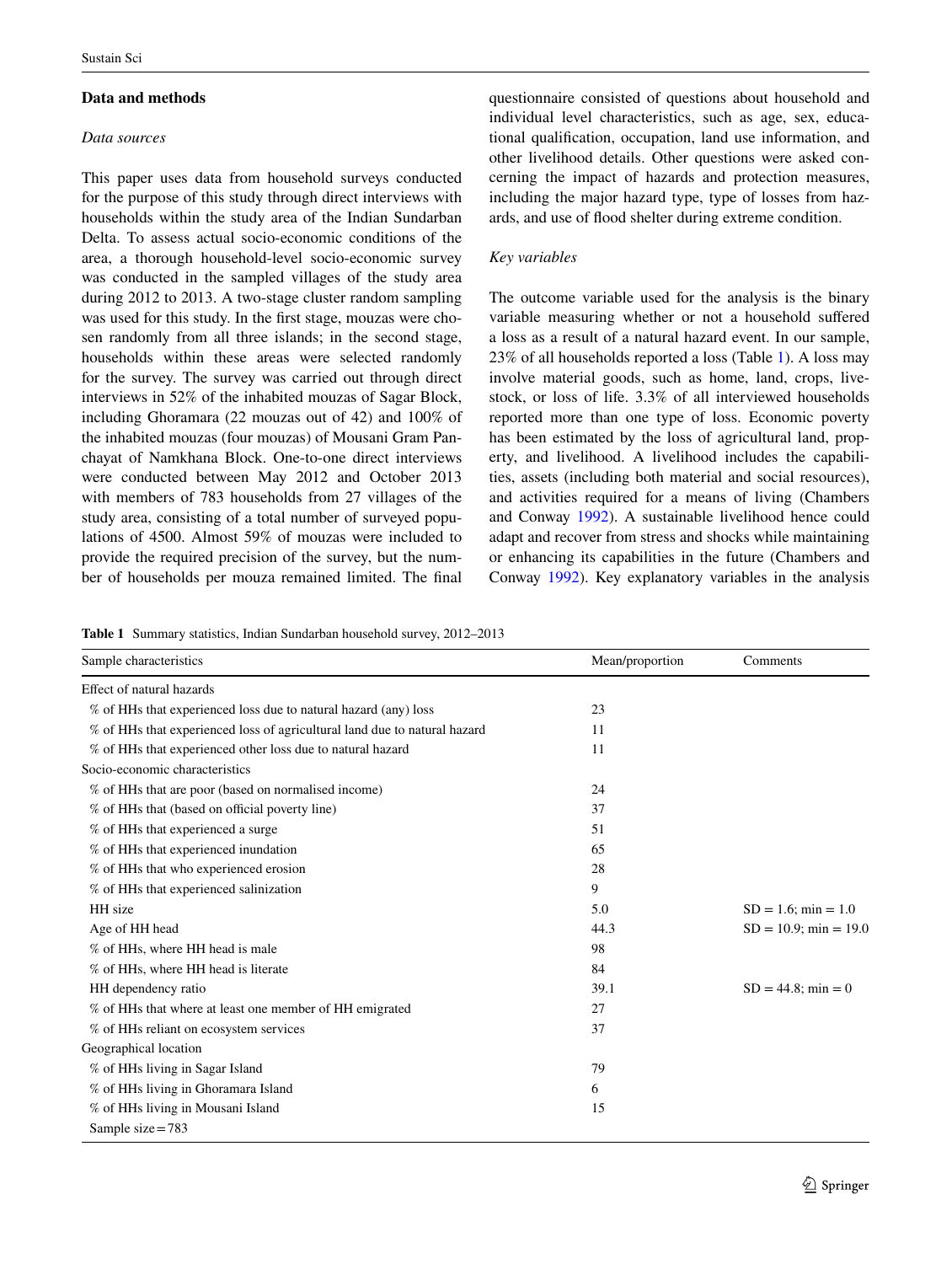include normalised household income, type of natural hazard endured, reliance on ecosystem services, age and sex of household head, and household-level dependency ratio. Household income and the age of household head are measured on a continuous scale, while the remaining variables are either categorical or binary. Poverty status was defined in two different ways. First, a household was classified as poor if its income fell in the lowest quantile based on the quantile distribution of normalised income. Second, a household was considered to be poor if it was categorised as such by the Indian government. For a family of five, the all-India poverty line in terms of consumption expenditure would amount to about US \$61.27 per month in rural areas and US \$75.09 per month in urban areas (GOI [2013](#page-10-32)). Based on this definition, 37% of households fall below the poverty line. As highlighted previously, the main natural hazards experienced by the households include inundation and surges, land erosion, and soil salinization. Surge is the most frequent natural hazard, and 51% of households experienced this type of event. Soil salinization affected 9% of the interviewed households, while erosion was reported by 28% of all households in the study area.

Other controlling variables considered in the model include the standard socio-economic characteristics, i.e., household size, age, sex, and education of the household head and household-level dependency ratio [ratio between the number of dependents (aged 0–14 and over the age of 65) to the working population (aged 15–64)]. As can be seen from the summary statistics (Table [1](#page-4-0)), only  $2\%$ of household heads were female, indicating a strong gender bias in the study area. In addition, we controlled for household reliance on natural resources, which constitute an important source of income in Sagar, Ghoramara, and Mousani Islands. In this region, agriculture, fishing, aquaculture, and forestry are the predominant sources of income (World Bank Report [2014a](#page-11-20); Hazra et al. [2014](#page-10-15)). Based on the responses provided by survey participants, households were considered to be reliant on the ecosystem if their source of income was predominantly at least one type of provisioning ecosystem services (cultivation, fishing, or aquaculture).

#### *Methods*

In terms of statistical modelling, we adapt a two-stage approach. First, we assess the impact of household poverty on the probability of material or life loss following a disaster. This analysis is conducted by means of logistic modelling. The logistic regression model equation is given by

$$
\log it(Y_i = 1) = \beta_0 + \beta_1 X_{1i} + \beta_2 X_{2i} + \beta_3 X_{3i} + \beta_4 X_{4i} + \dots + \varepsilon_i; \quad i = 1 \dots n
$$
 (1)

where  $Y_i$  denotes the likelihood of material or life loss with values 0 or 1 (0 = no loss, 1 = loss),  $\beta_0$  is a constant,  $X_j$  indicates household poverty status, and  $\beta_1$  is the coefficient that shows the magnitude and direction of relationship with  $Y_i$ .  $X_{2i}$ ,  $X_{3i}$ ,  $X_{4i}$ ... denote the controlling variables, such as type of natural hazard, household location, age, and education of the head of the household and reliance on ecosystem services. Finally,  $\beta_2$ ,  $\beta_3$ ,  $\beta_4$  denote adjacent coefficients to the corresponding variables and  $\epsilon_i$  means error term.

Since land loss is the most frequently reported loss (14.8% of all households stated loss of land), in the second stage of the modelling, we assessed separately the effect of household poverty on loss of land vs. any other losses. While ideally, loss of life should be treated separately, the sample size of the households who reported such a loss is too small to examine this category separately. This analysis is undertaken using multinomial models, which are typically used when outcome variables are categorical and unordered. In multinomial logistic regression, associations are estimated using two separate regression equations. We use the following equations to estimate the results of multinomial logistic models:

$$
\log\left(\frac{pi(Yi=j|X)}{pi(Yi=0|X)}\right) = \beta_{10} + \beta_{11}X_{1i} + \beta_{12}X_{2i} + \beta_{13}X_{3i} + \dots
$$

$$
+ \beta_{1p}X_{pi}; \ i = 1 \dots n; j = 0, 1, 2
$$
\n(2)

where Yi is a categorical variable, and it can be 0, 1, and 2 which represents the likelihood of no loss, land loss, and other losses of the household, respectively. No loss (0) is considered as the reference category in this analysis. As in the first equation,  $X_{1i}$ – $X_{pi}$  denote explanatory variables, while  $\beta_{11}-\beta_{1p}$  show the value and direction of the corresponding regression coefficients.

Model selection is done using the standard statistical tests, such as log likelihood ratio tests, the Akaike information criterion (AIC), and the Bayesian information criterion (BIC). Results are reported and discussed in the next section.

#### **Results of multivariate analysis**

As highlighted previously, the conceptual framework of this study draws from DPSIR framework highlighting the association between household poverty (state) and the likelihood of material and human loss (impact) influenced by natural hazards (driver pressure). The results presented here describe the relationships between poverty, environmental change, and vulnerability to natural hazards in the ISD. Situating these findings within the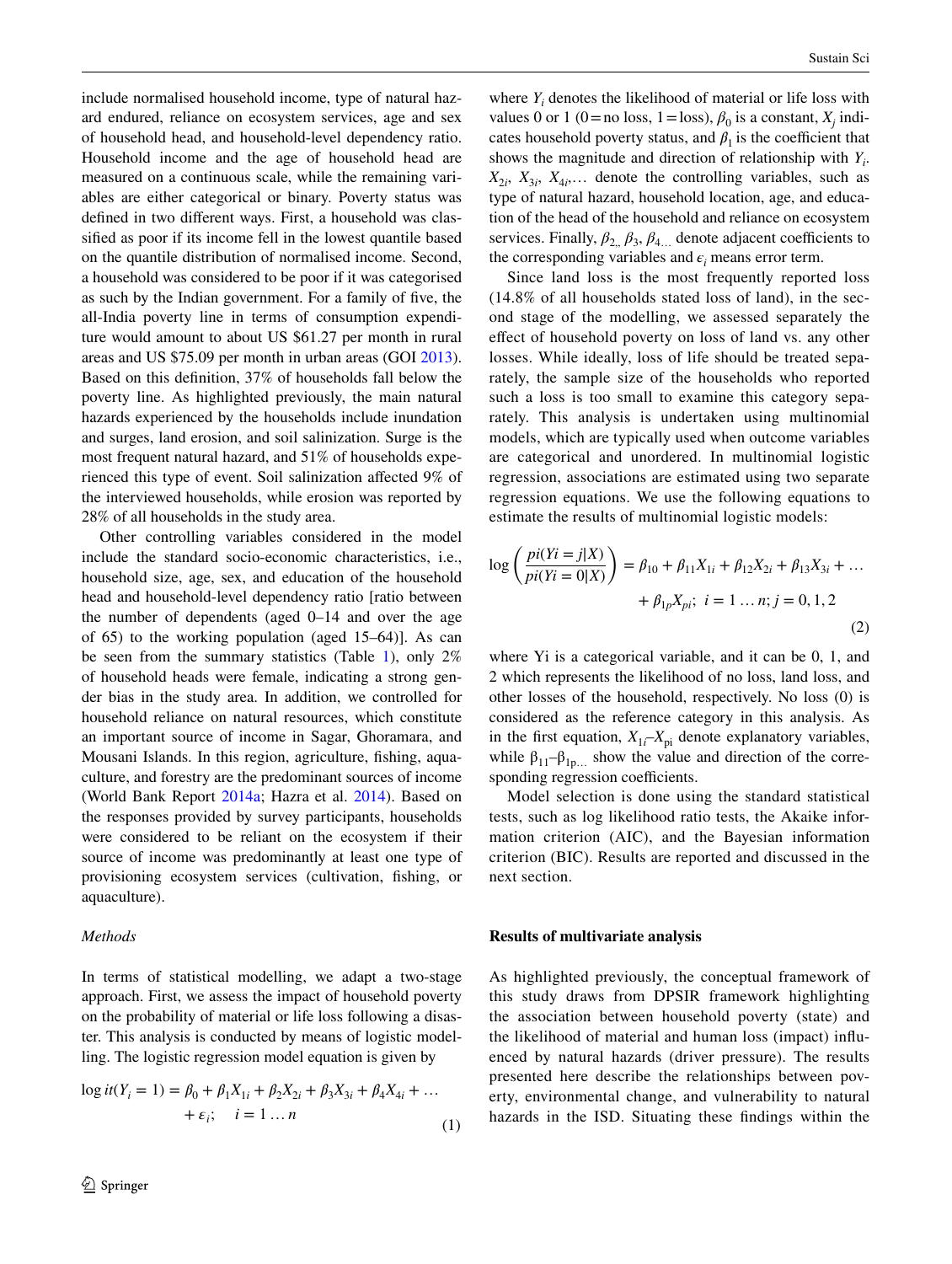DPSIR framework will improve our understanding of the overall risks facing these communities.

Tables [2](#page-6-0) and [3](#page-7-0) report the results of the regression analyses. Table [2](#page-6-0) contains five separate models used to test our hypotheses as specified in the introduction. To examine the relationship between households' socio-economic vulnerability and the likelihood of loss following a hazardous event, we first tested the unadjusted effects of household wealth measured by wealth quantile (Model 1). The results of the unadjusted model show that for the richest households, the likelihood of suffering a loss following a natural hazard is significantly lower than for the poorest households  $(p<0.01)$ . When accounting for specific types of natural hazards endured by households, the effect slightly diminishes, although it remains highly significant (Model 2). Households which experienced erosion are significantly more likely to suffer from a loss than other households. The effects of a tidal surge and salinization are also strong, while the impact of inundation (not reported) is not statistically significant. This can be explained by the fact that the duration of inundation in these three islands is relatively short (less than half a day), and thus, the impact of

<span id="page-6-0"></span>

| Loss due to natural hazard                     | Model 1                | Model 2               | Model 3                                        | Model 4                                      | Model 5                   |
|------------------------------------------------|------------------------|-----------------------|------------------------------------------------|----------------------------------------------|---------------------------|
|                                                | OR (CI)                | OR (CI)               | OR (CI)                                        | OR (CI)                                      | OR (CI)                   |
| Poverty                                        |                        |                       |                                                |                                              |                           |
| HH wealth quintile                             |                        |                       |                                                |                                              |                           |
| Poor                                           | $0.64(0.41; 1.00)$ **  | $0.64(0.40; 1.03)*$   | 0.71(0.43; 1.17)                               |                                              |                           |
| Medium                                         | $0.44(0.24; 0.79)$ *** | $0.51(0.28; 0.95)$ ** | $0.54(0.29; 1.03)*$                            |                                              |                           |
| Rich                                           | $0.53(0.31; 0.89)$ **  | $0.56(0.32; 0.96)$ ** | $0.54(0.30; 0.98)$ **                          |                                              |                           |
| Richest                                        | $0.43(0.25; 0.74)$ *** | $0.48(0.27; 0.85)$ ** | $0.52(0.28; 0.95)$ **                          |                                              |                           |
| Reference: poorest                             | 1.00                   | 1.00                  | 1.00                                           |                                              |                           |
| HH is poor (based on<br>official poverty line) |                        |                       |                                                | $1.57(1.11; 2.21)$ *** 1.45 $(0.99; 2.11)$ * |                           |
| Natural hazards                                |                        |                       |                                                |                                              |                           |
| Tidal surge                                    |                        |                       | $2.08(1.45; 3.00)$ *** 1.99 $(1.36; 2.92)$ *** |                                              | $1.94$ $(1.33; 2.84)$ *** |
| Erosion                                        |                        |                       | 2.60 (1.78; 3.79)*** 1.94 (1.28; 2.94)***      |                                              | $2.11(1.40; 3.17)$ ***    |
| Salinization                                   |                        |                       | $2.38(1.37; 4.13)$ *** $2.48(1.41; 4.36)$ ***  |                                              | $2.36(1.35; 4.13)$ ***    |
| HH socio-economic characteristics              |                        |                       |                                                |                                              |                           |
| HH size                                        |                        |                       | 1.05(0.93; 1.19)                               |                                              | 1.09(0.97; 1.23)          |
| Age of HH head                                 |                        |                       | $1.02$ $(1.00; 1.04)$ *                        |                                              | 1.01(1.00; 1.03)          |
| HH head is male                                |                        |                       | 0.41(0.12; 1.40)                               |                                              | 0.36(0.11; 1.23)          |
| HH is literate                                 |                        |                       | 1.03(0.62; 1.70)                               |                                              | 1.04(0.63; 1.72)          |
| HH dependency ratio                            |                        |                       |                                                |                                              |                           |
| Medium                                         |                        |                       | 0.80(0.51; 1.23)                               |                                              | 0.79(0.51; 1.22)          |
| Low                                            |                        |                       | $0.52(0.32; 0.84)$ ***                         |                                              | $0.55(0.34; 0.89)$ **     |
| Reference: high                                |                        |                       | 1.00                                           |                                              | 1.00                      |
| At least one member of HH<br>emigrated         |                        |                       | $1.46(0.97; 2.20)$ *                           |                                              | $1.41(0.94; 2.12)^*$      |
| HH is reliant on ecosystem<br>services         |                        |                       | 0.83(0.55; 1.24)                               |                                              | 0.85(0.56; 1.27)          |
| <b>HH</b> location                             |                        |                       |                                                |                                              |                           |
| Mousani Island                                 |                        |                       | $6.04$ (2.81; 12.98)***                        |                                              | $6.75$ (3.15; 14.44)***   |
| Ghoramara Island                               |                        |                       | $0.53(0.29; 0.96)$ **                          |                                              | $0.55(0.30; 1.00)$ **     |
| Reference: Sagar Island                        |                        |                       | 1.00                                           |                                              | 1.00                      |
| Constant                                       | $0.47(0.35; 0.64)$ *** |                       | $0.22(0.04; 1.07)^*$                           |                                              | $0.13(0.03; 0.63)$ **     |
| Log likelihood                                 | $-405.27$              | $-382.05$             | $-358.69$                                      | $-408.90$                                    | $-360.34$                 |
| LR chi <sub>2</sub>                            | 13.81                  | 60.24                 | 106.97                                         | 6.54                                         | 103.67                    |
| $p$ value                                      | 0.01                   | 0.00                  | 0.00                                           | 0.01                                         | 0.00                      |
| <b>AIC</b>                                     | 820.54                 | 780.11                | 753.38                                         | 821.81                                       | 750.68                    |
| Number of observations                         | 768                    | 768                   | 768                                            | 768                                          | 768                       |

Significance levels \*, \*\*, \*\*\*are 90, 95, and 99%, respectively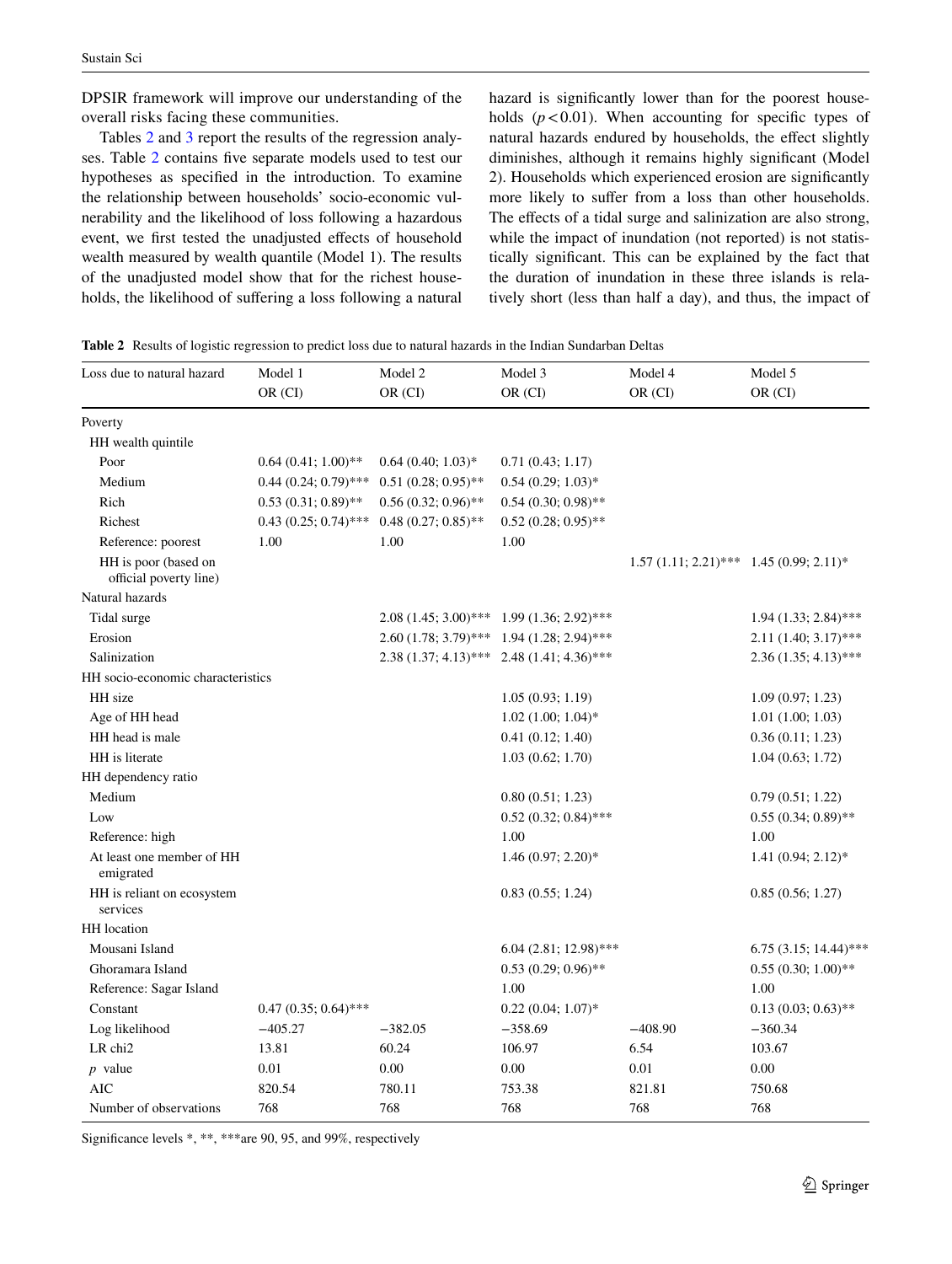<span id="page-7-0"></span>**Table 3** Results of multinomial regression to predict loss due to natural hazards in the Indian Sundarban delta household

| Loss due to natural hazard (baseline: no loss) | Land loss                | Other loss<br>RRR (CI)   |  |
|------------------------------------------------|--------------------------|--------------------------|--|
|                                                | RRR (CI)                 |                          |  |
| Poverty                                        |                          |                          |  |
| HH is poor (based on normalised income)        | 1.22(0.67; 2.21)         | $2.15(1.27; 3.63)$ ***   |  |
| Natural hazards                                |                          |                          |  |
| Surge                                          | $2.78(1.62; 4.76)$ ***   | $1.55(0.96; 2.51)^*$     |  |
| Erosion                                        | $1.96(1.10; 3.48)$ **    | $1.97(1.18; 3.29)$ ***   |  |
| Salinization                                   | $3.93(2.03; 7.64)$ ***   | 1.30(0.55; 3.09)         |  |
| HH socio-economic characteristics              |                          |                          |  |
| HH size                                        | 1.04(0.89; 1.22)         | 1.07(0.92; 1.25)         |  |
| Age of HH head                                 | 1.01(0.98; 1.03)         | $1.02$ $(1.00; 1.05)$ ** |  |
| HH head is male                                | 1.09(0.12; 9.84)         | $0.24(0.07; 0.92)$ **    |  |
| HH is literate                                 | 0.74(0.39; 1.38)         | 1.37(0.70; 2.69)         |  |
| HH dependency ratio                            |                          |                          |  |
| Medium                                         | $0.55(0.28; 1.07)^*$     | $0.53(0.29; 0.96)$ **    |  |
| High                                           | 0.97(0.54; 1.74)         | 0.68(0.39; 1.20)         |  |
| Reference: low                                 | 1.00                     | 1.00                     |  |
| At least one member of HH emigrated            | 1.16(0.67; 2.02)         | $1.83$ (1.10; 3.03)**    |  |
| HH is reliant on ecosystem services            | 0.75(0.43; 1.31)         | 0.84(0.56; 1.26)         |  |
| <b>HH</b> location                             |                          |                          |  |
| Mousani Island                                 | $11.17(4.74; 26.29)$ *** | $2.42(0.86; 6.82)*$      |  |
| Ghoramara Island                               | $0.41(0.16; 1.08)*$      | 0.62(0.30; 1.27)         |  |
| Reference: Sagar Island                        | 1.00                     | 1.00                     |  |
| Constant                                       | $0.04(0.00; 0.49)$ **    | $0.07(0.01; 0.43)$ ***   |  |
| Log likelihood                                 | $-464.52$                |                          |  |
| LR chi2                                        | 137.91                   |                          |  |
| p value                                        | 0.00                     |                          |  |
| <b>AIC</b>                                     | 989.04                   |                          |  |
| Number of observations                         | 768                      |                          |  |

Significance levels \*, \*\*, \*\*\*are 90, 95, and 99%, respectively

this natural hazard, compared to the consequences of other natural hazards, is less severe.

Model 3 controls additionally for household-level characteristics and geographical location of the household. It can be observed that wealth effects remain strong and significant only for the top two wealth quantiles. Controlling for other variables included in the model, the odds of a loss following a natural hazard for the richest households are 0.52 times the odds of the poorest households. It is also noteworthy that the age of the household head, household dependency ratio, and geographical location are all significant predictors of material and human loss. Households with an older head of household are significantly more likely to suffer from a loss following a natural hazard  $(p<0.10)$ . The result of Model 3 also illustrates the impact of migration. Households with at least one internal migrant (native to the area but not necessarily the present village) or out migrant (other places of the country) are more likely to suffer a human or economic loss. While the literature suggests that migration can have a positive effect on livelihoods through remittances (de Haas [2007](#page-10-33); Erdal [2012](#page-10-34); Viet [2008](#page-11-21)), it also alters household structure and household labour supply, which might have a negative impact on household ability to cope with the consequences of natural hazards. Because young people are most likely to leave, the remaining family members (mostly women, the elderly, and children) might experience higher vulnerability to extreme natural events. While migration can be considered a coping mechanism that reduces the long-term vulnerability (Black et al. [2013;](#page-10-35) McLeman and Smit [2006\)](#page-11-22), we find that migration is associated with greater risk of loss following a natural hazard.

Models 4 and 5 provide an additional evidence by incorporating an alternative measure of poverty based on the proportion of population below the poverty line, as defined by the Government of India based on consumption expenditure for a family of five (SDG [2013\)](#page-11-23). As can be observed in the unadjusted Model 4, the effect of poverty is strong, with the poorest households being at a significant disadvantage when it comes to the consequences of natural hazards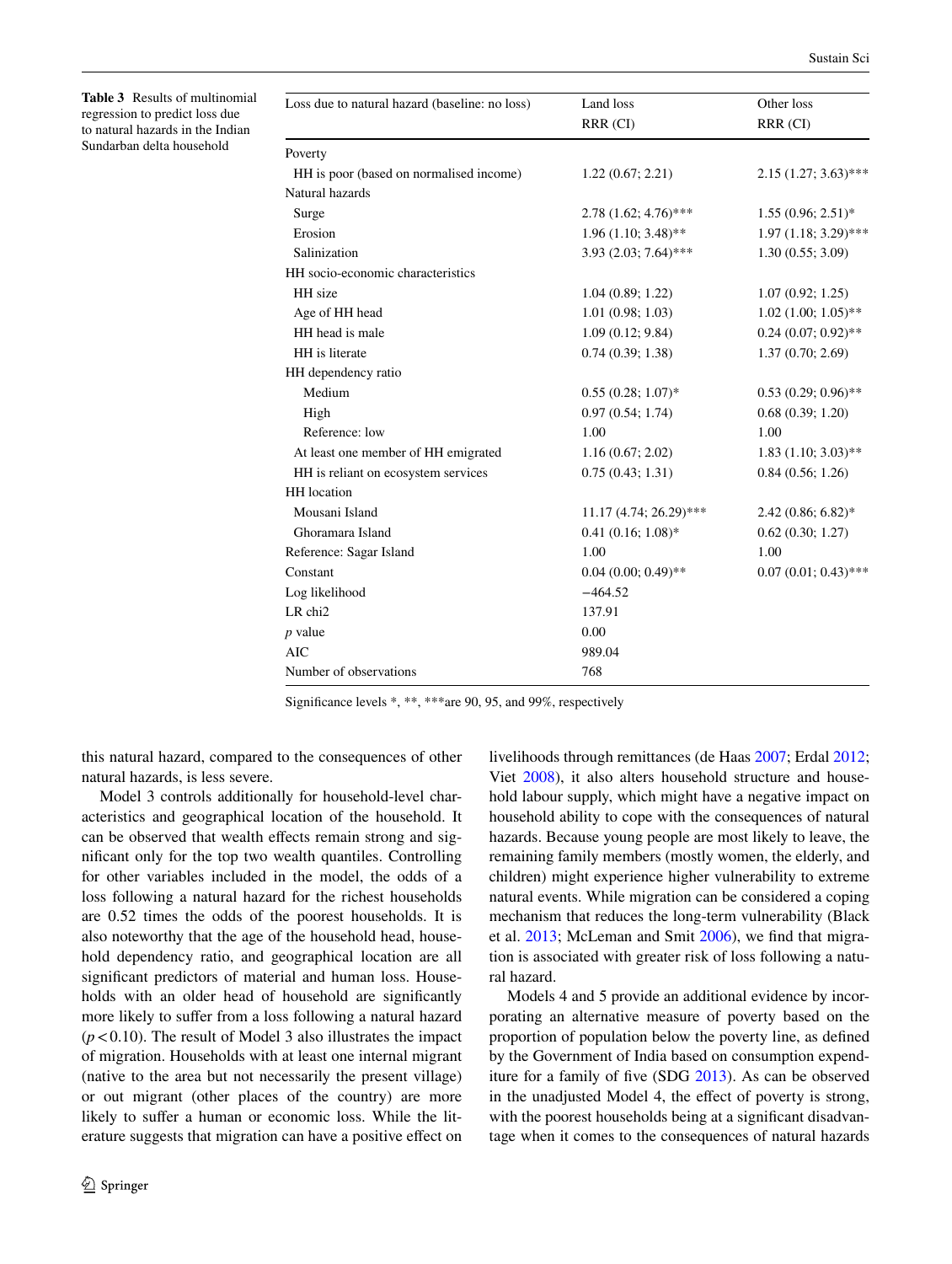(OR 1.57,  $p < 0.01$ ). Finally, Model 5 uses the same poverty measure but additionally controls for the type of natural hazards and household-level characteristics. Overall, the results are consistent with the findings reported in Model 3. Household wealth, geographical location, and type of natural hazards remain the strongest predictors of household loss following a hazardous event. Models 3 and 5, which control for a number of confounders, perform best based on their log likelihood values and AIC values. We also tested for interaction effects between poverty and type of natural hazards; however, no significant effects were found.

In Table  $3$ , we report the results of the multinomial regression analysis with the outcome variable expressed as: land loss, other loss, and no loss (reference category). With regard to land loss, household poverty is no longer statistically significant, albeit marginally significant when no controlling factors are taken into account. The type of natural hazards and geographical location is the most important predictors for this category. Thus, *ceteris paribus*, for households that suffered from river salinization, the relative risk of land loss versus no loss would be expected to increase by a factor of 3.93. Tidal surge and erosion are also positively associated with land loss, while inundation has not been found to be a significant predictor of land loss, even in unadjusted models. Consistent with the results of the previous models (Table [2](#page-6-0)), households in Mousani Island are significantly more likely to suffer from land loss than households in Sagar Island, and the opposite is true for households located in Ghoramara Island. Finally, concerning the category of "other loss", which comprises both loss of life and material loss (other than land), additional significant effects can be noticed. In particular, the gender and age of the household head are associated with non-land loss following natural hazards. As only 2% of household heads are female, the association of gender with natural hazards may not be considered as significant. Results show femaleheaded households and households with older heads have a higher probability of enduring loss than male-headed households and households headed by younger individuals. This finding is consistent with previous literature (Ghosh [2012](#page-10-36)) showing that women in the Indian Sundarban are more vulnerable to negative consequences of natural hazards, as they have to work harder for livelihoods as limited options with low wage and have limited control over income and assets.

## **Discussion and policy implications**

The deltaic islands of the Indian Sundarban Delta are highly vulnerable to the impacts of climate change and natural hazards. In addition, large proportions of the households in the study area are poor and thus have limited access to resources and facilities (Ghosh [2012](#page-10-36)). In this context, the main objective of this paper was to examine the significance and strength of the associations between household poverty, as a key aspect of vulnerability, and the effect of natural hazards on livelihoods, measured by material and human loss. The results of the study confirmed that the poorest households are most likely to suffer from deteriorating livelihoods following a natural hazard. Experiencing salinization was shown to have the greatest impact on the probability of land loss, while erosion and tidal surge are significant predictors of other types of loss (material or human). The impact of inundation (not reported) is not statistically significant. This can be explained by the fact that the duration of inundation in these three islands is relatively short (less than half a day), and thus, the impact of this natural hazard, compared to the consequences of other natural hazards, is less severe. Moreover, socio-economic factors, including household dependency ratio, the age of the household head, and geographical location, are all significant predictors of material and human loss. Controlling for other variables included in the model, households with a low dependency ratio are significantly less likely to suffer from material or human loss compared to households with a high dependency ratio. Controlling for socio-economic characteristics, the odds of suffering from land loss for households located in Mousani Island are 11 times higher than such odds for households located in Sagar Island. This can be explained by the differential developmental level of these two islands, in particular the considerably better infrastructure in Sagar Island. The study of Tessler et al. [\(2015](#page-11-1)), conducted on 48 major coastal deltas, suggests that countries with low GDP deltas are unable to make riskreduction infrastructure investments face higher risks.

The results of the present study are largely in line with the existing body of evidence. Research by Rossi et al. [\(1983](#page-11-24)) on loss from natural hazards in the US between 1970 and 1980 showed that lower income households experience higher rates of injuries during natural hazards than more affluent households. According to the study of Fothergill and Peek ([2004\)](#page-10-7), the poor are more likely to die, suffer from injuries, and have proportionately higher material losses. Similar results were found in Ethiopia and Honduras, where the poorest households struggle most with hazardous shocks as preparedness measures are costly to adopt (Carter et al. [2007\)](#page-10-13). Regarding the association between age of household head and loss, our findings are in line with Cherniack ([2007\)](#page-10-37), who indicated that older populations are significantly more likely to suffer from losses. Similar to other studies (Hazra et al. [2014;](#page-10-15) Myers et al. [2008](#page-11-25)), our results show that migration is positively associated with the probability of loss following a natural hazard. This might be explained by the fact that the rate of migration increases substantially after high-intensity climatic events, and as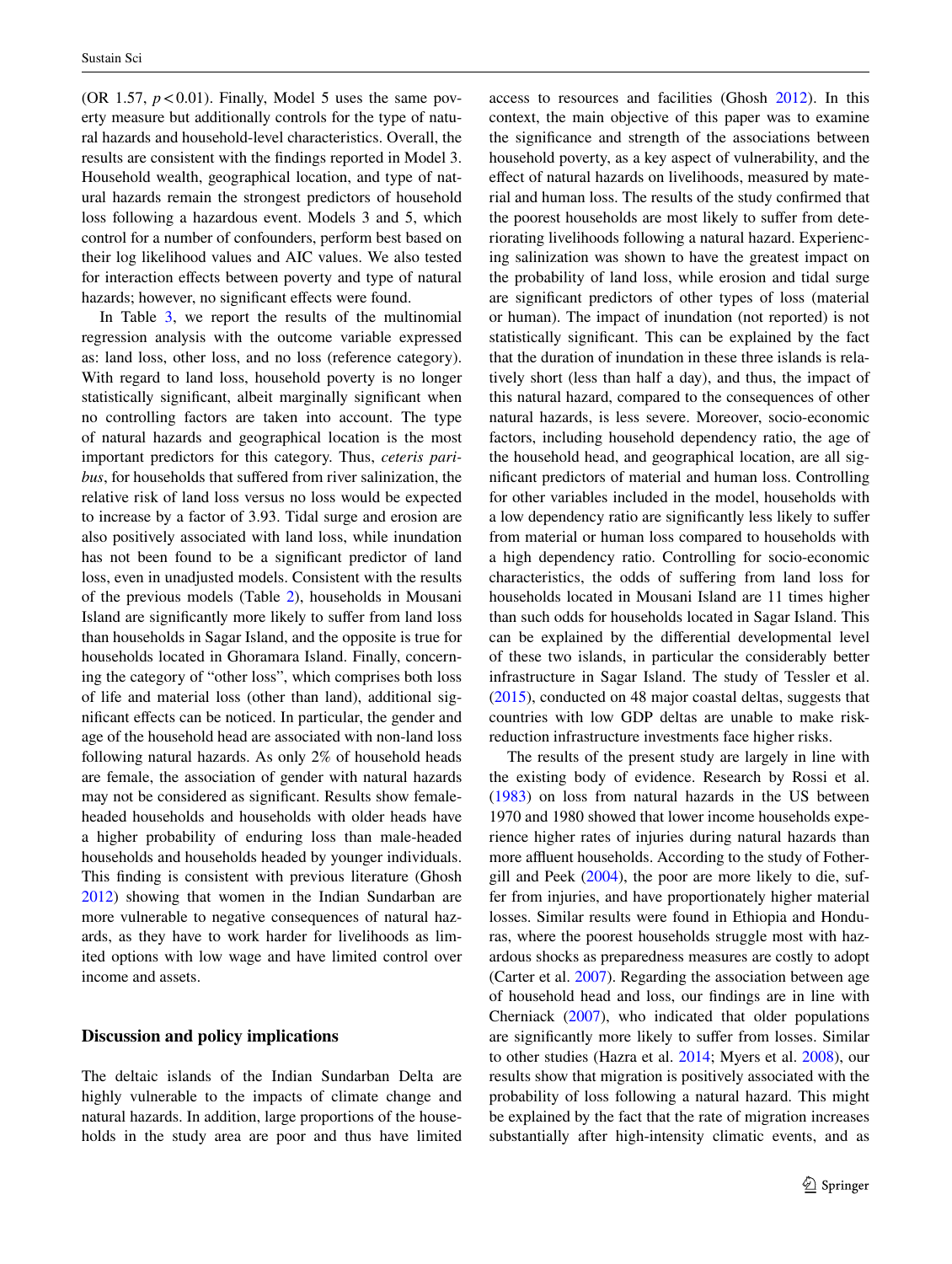young people are most likely to leave, the remaining family members might experience higher vulnerability to extreme natural events. Our findings also show that amongst the three islands, households residing in Mousani Island were at greatest risk of being affected by both land and non-land losses. This can be explained by the fact that Sagar Island has a better infrastructural setup than Mousani Island, with good road connectivity, warning system, and embankment maintenance, which makes it more resilient to natural hazards than Mousani Island (HDR [2009;](#page-10-27) Andersen [2010](#page-10-38); Dasgupta et al. [2006](#page-10-39); Danda [2007](#page-10-40)).

Attaining sustainable development in low-elevation deltas is a major need due to their relatively lower adaptive capacity coupled with climate change and increasing sea level. Based on the conceptual framework of this study, we found positive association between economic poverty and material loss following natural hazard. In this context, strengthening links between poverty alleviation initiatives and disaster risk management should be the main focus for policy strategies. Here, we give several policy recommendations for improving system sustainability, accounting for the complex socio-ecological system of the Sundarban.

First, reduction of poverty may help lower the impact of loss on the economic condition of a household due to natural hazards. Development strategies, including efforts to improve income opportunities among the poor, are necessary to combat material losses from natural hazards. Frequent hazards adversely affect the livelihoods of poor people by continually damaging their means of earning income. Findings show that geographical location is a significant predictor of material losses. Planned rehabilitation could be a useful measure to reduce risk and resultant poverty mainly for Mousani Island which is at the greatest risk from losses. Mainstream disaster management generally does not focus on rehabilitation of peoples' means of livelihood; therefore, the affected households usually become more vulnerable to future risk due to repeated losses of livelihood. If households were able to save money from higher earnings, they could be better prepared for hazardous events when they occur. Creating livelihood options could be an efficient adaptation policy for poverty reduction, as diversifying sources of livelihoods is very important for increasing people's capacity to cope with adverse events and recover from any potential losses. For example, tourism could constitute an alternate livelihood option for the ISD, offering sandy beaches, scenic beauty, mangrove forests, and rich terrestrial and marine biodiversity. Environmentally sustainable tourism in Sundarban could be an important tool to improve the socio-economic status of the people of the ISD, provided that local communities are involved in government-led initiatives.

Second, development of community infrastructure can increase societal resilience, and reduce the intensity of natural hazard impacts. Sagar Island has better infrastructure with warning systems and flood shelters to better mitigate hazard impacts than the other two islands. According to the West Bengal State Action Plan 2012, building community resilience to withstand and recover from adversity following an extreme event could be achieved through such initiatives as capacity building and mobilizing communities. Infrastructure improvements, such as road construction, development of wireless networks, can improve modes of escape and communication during hazard events. It is evident from the field survey that embankments, maintained only by mud pilling, can become unstable and collapse during equinox tide in September. Construction of stable embankments along the sea and tidally influenced river, as well as regular repair and maintenance of embankments are particularly important, as tidal water topping and inundation is a driving issue in these islands. Improving the weather forecasting systems, and making them available to the entire population through the dissemination of key information should become a part of this integrated policy. Flood shelters should be established within reach of the communities. Participation of local people in disaster management training and mobilizing local communities to form disaster management teams could be a better planning strategy than stand-alone programmes administrated by the authorities. Community-based natural hazard management plans are necessary, as communities ultimately bear the consequences of natural hazards and are thus the main driving force in adapting to and mitigating the impacts of climate change. Given the interconnectedness of social and environmental issues and their global relevance, the lessons from the ISD could be adopted in other delta regions and beyond.

**Acknowledgements** This work was supported by the ESPA Deltas project (Grant No. NE/J002755/1) and the Belmont Forum DEL-TAS project co-funded by the Natural Environment Research Council (NERC) and the National Science Foundation (NSF) (Grant No. NE/L008726/1 and EAR-1342944). The Ecosystem Services for Poverty Alleviation (ESPA) programme is funded by the Department for International Development (DFID), the Economic and Social Research Council (ESRC), and the Natural Environment Research Council (NERC). This work is also a tribute to the "Sustainable Deltas 2015" (SD2015) Initiative endorsed by the International Council of Scientific Unions (ICSU), which aims to increase awareness of delta vulnerability worldwide and foster international collaboration, knowledge, and data exchange for actionable research toward delta sustainability. We gratefully acknowledge comments by Hao Xu, Omar de la Riva, Barbara Heitkamp, and Sayem Ahmed and comments by the handling Editor and anonymous reviewers.

#### **References**

<span id="page-9-0"></span>Adger WN (1999) Social vulnerability to climate change and extremes in coastal Vietnam. World Dev 27(2):249–269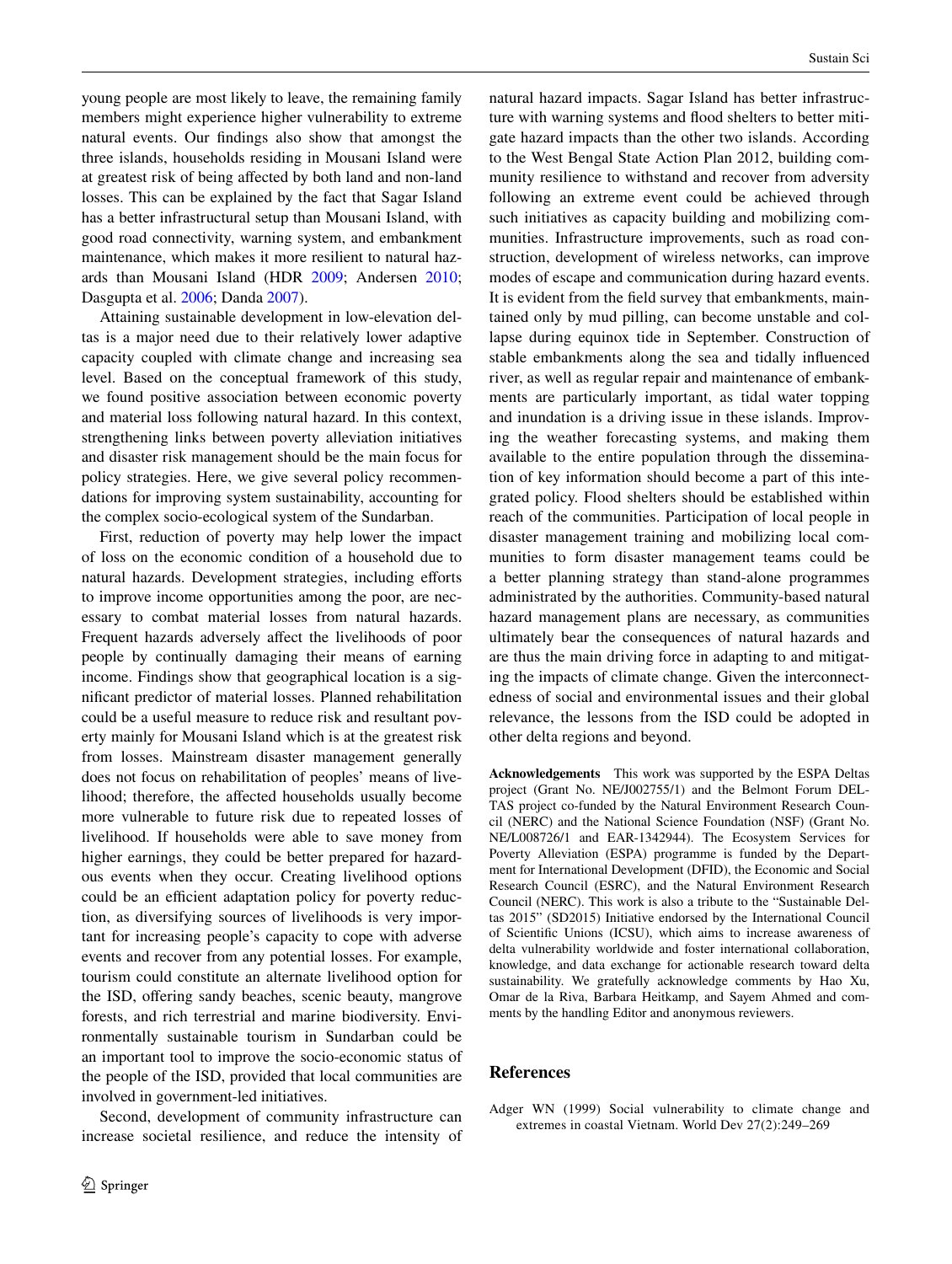- <span id="page-10-38"></span>Andersen KS (2010) Enlightenment and empowerment through power and light? Doctoral dissertation, University of Oslo. [http://hdl.handle.net/10852/32609.](http://hdl.handle.net/10852/32609) Accessed 10 Nov 2013
- <span id="page-10-2"></span>Barbier EB (2014) Disaster management. A global strategy for protecting vulnerable coastal populations. Science 345:1250–1251
- <span id="page-10-35"></span>Black R, Arnell NW, Adger WN, Thomas D, Geddes A (2013) Migration, immobility and displacement outcomes following extreme events. Environ Sci Policy 27:S32–S43
- <span id="page-10-1"></span>Blaikie P, Cannon T, Davis I, Wisner B (2014) At risk: natural hazards, people's vulnerability and disasters. Routledge
- <span id="page-10-25"></span>Bowen RE, Riley C (2003) Socio-economic indicators and integrated coastal management. Ocean Coast Manag 46(3):299–312
- <span id="page-10-9"></span>Brouwer R, Akter S, Brander L, Haque E (2007) Socioeconomic vulnerability and adaptation to environmental risk: a case study of climate change and flooding in Bangladesh. Risk Anal 27(2):313–326
- <span id="page-10-24"></span>Carr ER, Wingard PM, Yorty SC, Thompson MC, Jensen NK, Roberson J (2007) Applying DPSIR to sustainable development. Int J Sustain Dev World Ecol 14(6):543–555
- <span id="page-10-13"></span>Carter MR, Little PD, Mogues T, Negatu W (2007) Poverty traps and natural disasters in Ethiopia and Honduras. World Dev 35(5):835–856
- <span id="page-10-12"></span>Chakraborty J, Tobin GA, Montz BE (2005) Population evacuation: assessing spatial variability in geophysical risk and social vulnerability to natural hazards. Nat Hazards Rev 6:23–33 (ISSN 1527–6988)
- <span id="page-10-31"></span>Chambers R, Conway G (1992) Sustainable rural livelihoods: practical concepts for the 21st Century. IDS discussion paper 296. IDS, Brighton
- <span id="page-10-22"></span>Chand BK, Trivedi RK, Biswas A, Dubey SK, Beg MM (2012) Study on impact of saline water inundation on freshwater aquaculture in Sundarban using risk analysis tools. Explor Anim Med Res 2(2): 170–178
- <span id="page-10-37"></span>Cherniack EP (2007) The impact of natural disasters on the elderly. Am J Disaster Med 3(3):133–139
- <span id="page-10-11"></span>Cutter SL, Mitchell JT, Scott MS (2000) Revealing the vulnerability of people and places: a case study of Georgetown County, South Carolina. Ann Assoc Am Geogr 90(4):713–737
- <span id="page-10-40"></span>Danda AA (2007) Surviving in the Sundarbans: threats and responses. Unpublished PhD, University of Twente, 203. [http://doc.utwente.nl.](http://doc.utwente.nl) Accessed 25 June 2013
- <span id="page-10-20"></span>Das GK (2006) Sunderbans: environment and ecosystem. Sarat Book Distributors
- <span id="page-10-39"></span>Dasgupta S, Mondal K, Basu K (2006) Dissemination of cultural heritage and impact of pilgrim tourism at Gangasagar Island. Anthropologist 8(1):11–15
- <span id="page-10-33"></span>De Haas H (2007) Remittances, migration and social development: a conceptual review of the literature. United Nations Research Institute for Social Development (UNRISD), Geneva
- <span id="page-10-23"></span>Debnath A (2013) Condition of agricultural productivity of Gosaba C.D. Block, South 24 Parganas, West Bengal, India after severe cyclone Aila. Int J Sci Res Publ 3(7) **(ISSN 2250–3153)**
- <span id="page-10-4"></span>Dercon S (2004) Risk, insurance and poverty: A Review. In: Dercon S (ed) Insurance against poverty. Oxford University Press, London, pp 9–37
- <span id="page-10-19"></span>EEA (1999) Environmental indicators: typology and overview. Tech Report 25. <http://reports.eea.eu.int>. Accessed 5 Nov 2012
- <span id="page-10-34"></span>Erdal MB (2012) Migration, remittances and development in South Asia. J Peace Res 49:744–744
- <span id="page-10-7"></span>Fothergill A, Peek LA (2004) Poverty and disasters in the United States: a review of recent sociological findings. Nat Hazards 32(1):89–110
- <span id="page-10-0"></span>Foufoula-Georgiou E, Syvitski J, Paola C, Hoanh CT, Tuong P, Vörösmarty C, Kremer H, Brondizio E, Saito Y, and Twilley R (2011) International Year of Deltas 2013: A

Proposal. Eos Trans Am Geophys Union 92(40): 340–41. doi:[10.1029/2011EO400006](http://dx.doi.org/10.1029/2011EO400006)

- <span id="page-10-36"></span>Ghosh A (2012) Living with changing climate: impact, vulnerability, and adaptation challenges in Indian Sundarbans. Centre for Science and Environment, Delhi
- <span id="page-10-30"></span>Ghosh T, Sengupta SK (1997) Morphological changes of Ghoramara Island, West Bengal: a documentation. Indian J Geogr Environ 2:64–65
- <span id="page-10-29"></span>Ghosh T, Bhandari G, Hazra S (2003) Application of a "Bio-Engineering" technique to protect Ghoramara Island (Bay of Bengal) from severe erosion. J Coast Conserv 9:171–178
- <span id="page-10-32"></span>GOI (2013) Press note on poverty estimates, 2011–12, Govt of India, Planning Commission, July 2013
- <span id="page-10-6"></span>Guha-Sapir D, Hoyois P, Below R (2014) Annual disaster statistical review 2013: the numbers and trends. CRED, Brussels
- <span id="page-10-17"></span>Hazra S (2003) Vulnerability assessment in a climate change scenario: a pilot study on ecologically sensitive Sundarban Island System, West Bengal. Technical report, MOEF, Govt. of India
- <span id="page-10-21"></span>Hazra S, Ghosh T, Das Gupta R, Sen G (2002) Sea Level and associated changes in the Sundarbans. Sci Cult 68(9–12):309–321
- <span id="page-10-16"></span>Hazra S, Samanta K, Mukhopadhyay A, Akhand A (2010) Temporal change detection (2001–2008) study of Sundarban (final report). WWF and School of Oceanographic Studies, Jadavpur University, Kolkata
- <span id="page-10-15"></span>Hazra S, Das I, Samanta K, Bhadra T (2014) Impact of climate change in Sundarban area West Bengal, India. School of Oceanographic Studies, Earth Science & Climate Book 9326/17.02.00. Report submitted to Caritus India, SCiAF
- <span id="page-10-27"></span>HDR (2009) District Human Development Report. Development and Planning Department, Government of India
- <span id="page-10-18"></span>Hossain MA, Reza MI, Rahman S, Kayes I (2012) Climate change and its impacts on the livelihoods of the vulnerable people in the southwestern coastal zone in Bangladesh. In: Climate change and the sustainable use of water resources (pp. 237– 259). Springer, Berlin
- <span id="page-10-5"></span>IFRCRCS (2010) World disasters report 2010. Focus on urban risk, in DMcClean (ed) International Federation of Red Cross and Red Crescent Societies (IFRCRCS), Geneva
- <span id="page-10-3"></span>IPCC (2007) Climate change 2007. Impacts, adaptation and vulnerability. Contribution of Working Group II to the Fourth Assessment Report of the IPCC. Cambridge University Press, Cambridge
- <span id="page-10-14"></span>IPCC (2014) Climate Change 2014: Impacts, Adaptation, and Vulnerability. Part A: Global and Sectoral Aspects. Contribution of Working Group II to the Fifth Assessment Report of the Intergovernmental Panel on Climate Change. In: Barros VR, Field CB, Dokken DJ, Mastrandrea MD, Mach KJ, Bilir TE, Chatterjee M, Ebi KL, Estrada YO, Genova RC, Girma B, Kissel ES, Levy AN, MacCracken S, Mastrandrea PR, White LL (eds) Cambridge University Press, Cambridge, pp 1132
- <span id="page-10-28"></span>Jana A, Sheena S, Biswas A (2012) Morphological change study of Ghoramara Island, Eastern India using multi temporal satellite data. Res J Recent Sci 1(10):72–81
- <span id="page-10-26"></span>Jorge R, Lourenço N, Machado CR, Rodrigues L (2002) Measuring, monitoring and managing sustainability in Indian coastal areas: the socioeconomic dimension. In: Littoral 2002, 6th international symposium proceedings: a multi-disciplinary symposium on coastal zone research, management and planning. Porto, 22–26 September 2002, vol 1, pp 237–247
- <span id="page-10-10"></span>Kasperson JX, Kasperson RE, Turner BL (eds) (1995) Regions at risk: comparisons of threatened environments. United Nations University Press, Tokyo
- <span id="page-10-8"></span>Lal PN, Singh R, Holland P (2009) Relationship between natural disasters and poverty: a Fiji case study. UN International Strategy for Disaster Reduction (ISDR), the World Bank, Pacific Island Applied Geoscience Commission (SOPAC)